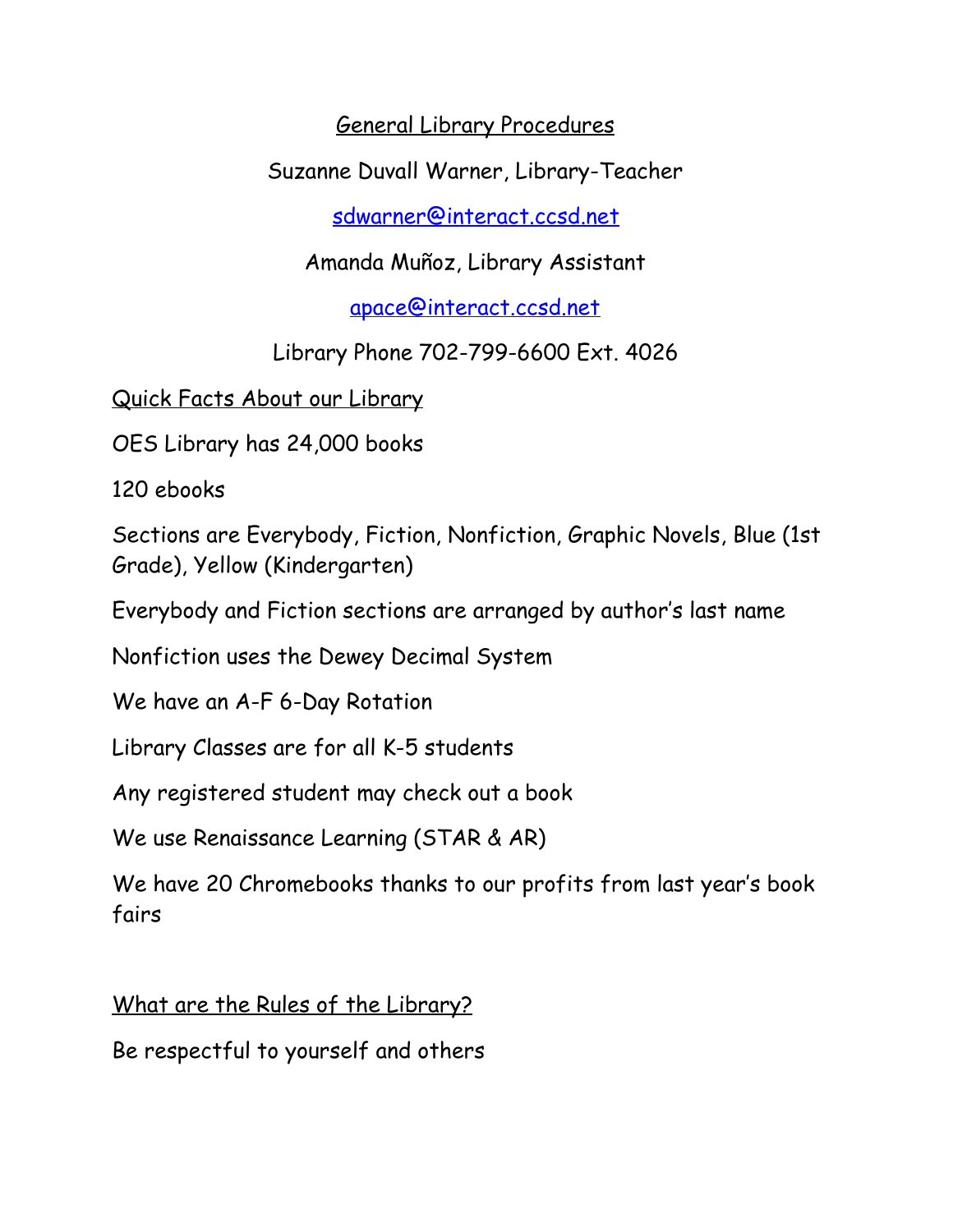Treat materials with care

Be pleasant and think about the words you use

Use a shelf marker appropriately

Open the book before you check it out

Return books on time or before, other patrons may want to check them out!

### How should I treat the books/materials I borrow?

Treat books with respect by keeping them away from pets, water, & wondering little hands

Do not allow anyone to write or color in the books

Do not pick off plastic film, labels, or color dots

### Our school uses Renaissance Learning

For our school, Renaissance Learning consists of STAR and Accelerated Reader (AR).

## STAR

The STAR assessment is given to 1-5 students during Technology class, quarterly. Kindergarten typically takes the STAR test in January. Basically, this assessment will provide a comprehension range and a point goal for each student. Based on the student's results, each student will be assigned a colored dot(s) that aligns with our color-leveled books. Colored dots, representing the student's reading range will be put on each student's library card along with their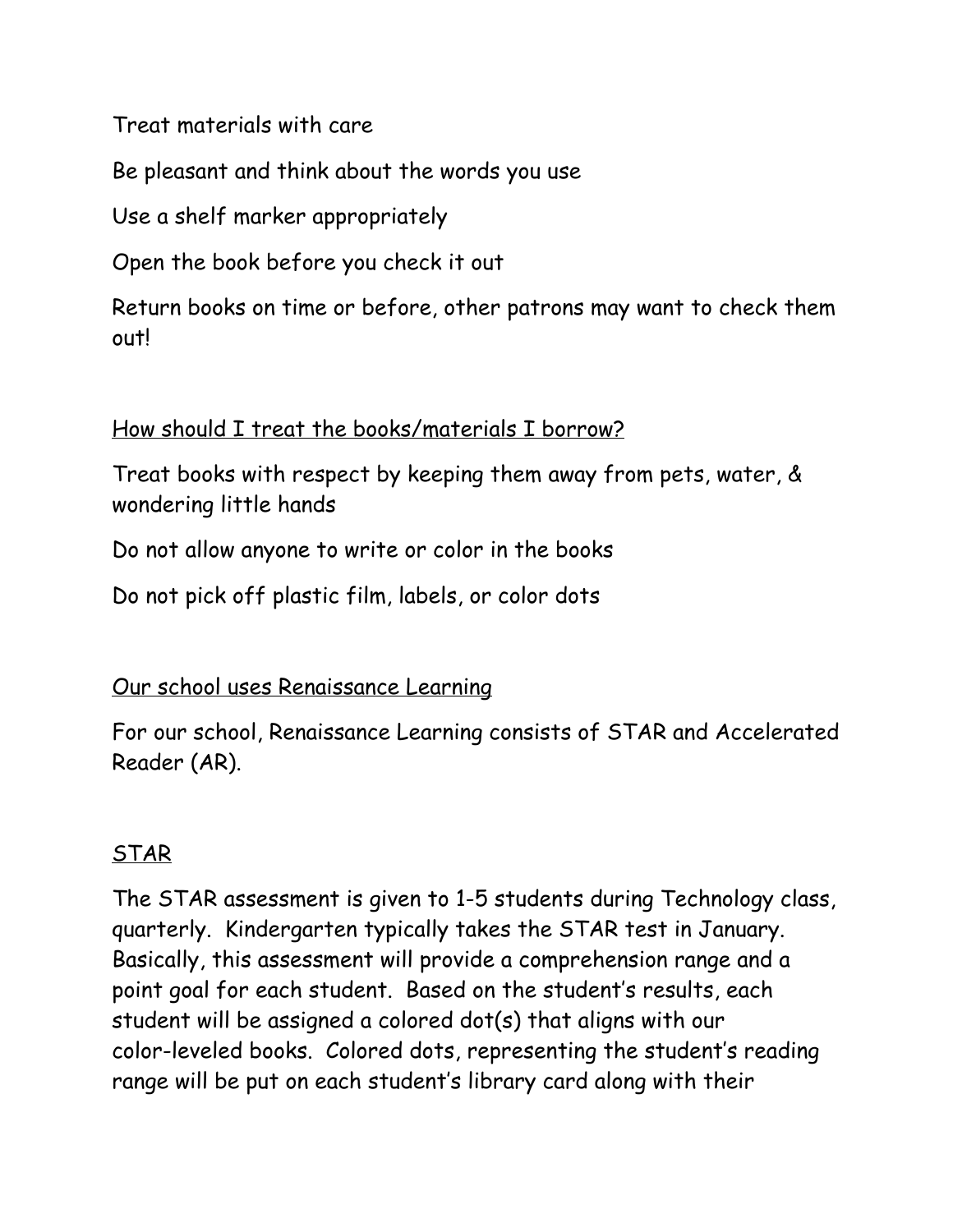quarterly goal. The dots will be updated based on each quarterly assessment.

Accelerated Reader is a comprehension program that will allow students to earn points for each book they read. After reading a book, the student is encouraged to take the AR quiz. Students, grades 2-5, are recognized for meeting both their **85% comprehension** and **points** goal at the end of each quarter. The 85% comprehension goals means that the student must have an average score of 85% after taking all quizzes. Kinder and First grades only have a "points" goal.

If students meet their quarterly goals they are acknowledged in some way at the end of the quarter window. If students meet their quarterly goals, 3 out of the 4 quarters, they attend the end of the year DISCO party.

|           | <b>AR Quarter Window</b> | Goal Due      |
|-----------|--------------------------|---------------|
| Quarter 1 | Aug. 29-Oct. 26          | Oct. 16       |
| Quarter 2 | Sept. 27-Jan. 23         | Jan. 23       |
| Quarter 3 | Jan. 24-March 23         | March 23      |
| Quarter 4 | March 24-May 22          | <b>May 22</b> |

#### Can I monitor my child's progress through STAR and AR?

Families can monitor the student's progress of STAR/AR by signing in to the student's account. Student quizzing is only allowed at school.

Download the "Accelerated Reader™ app for iphone or go to the site. Your child's username is usually their first initial of their first name followed by the first four letters of their last name. In some cases, a "1" may be at the end if there is a student with the same last name and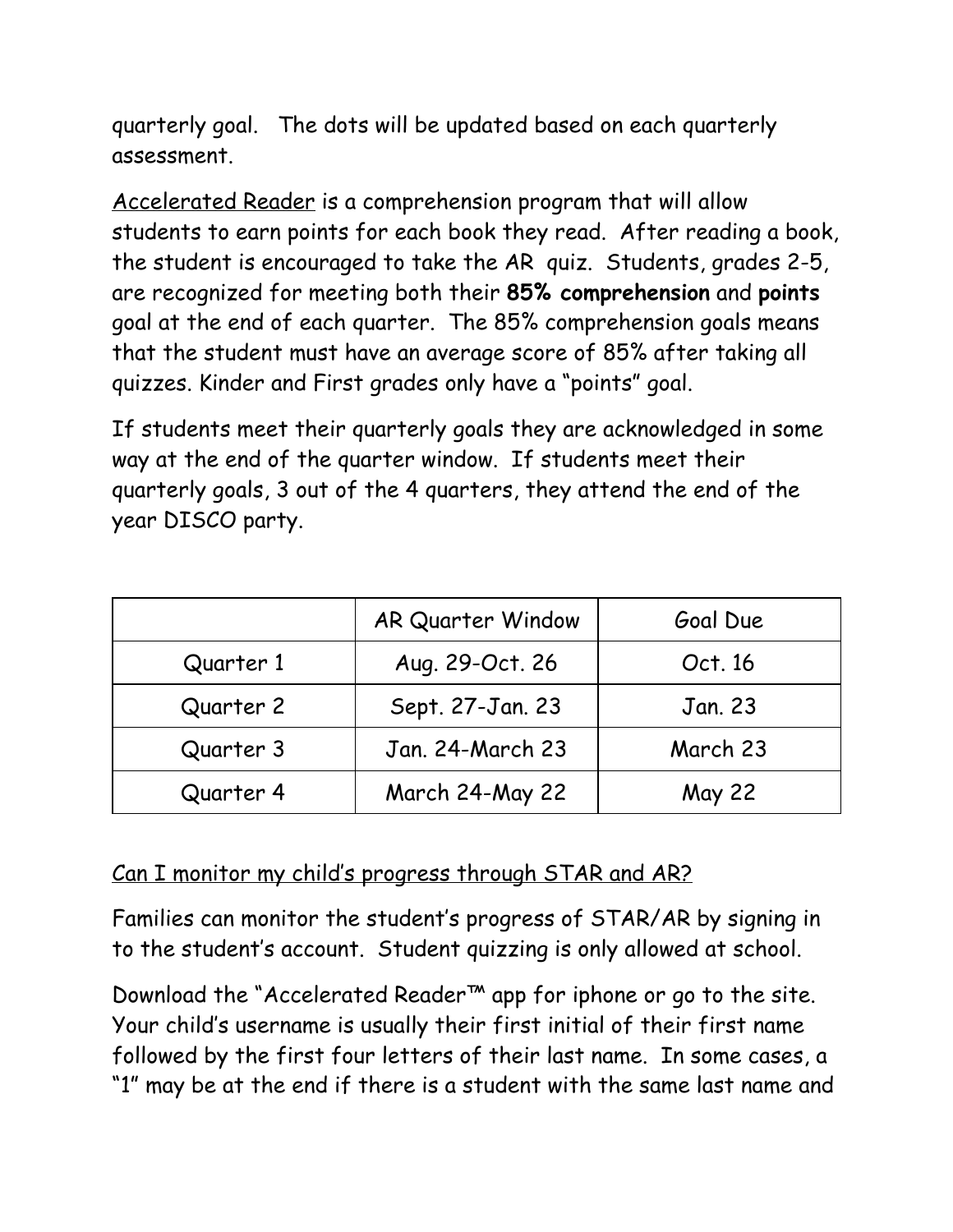first initial. The password for each student in the school is their unique student number. If you have difficulty, contact your child's teacher or our library for their username and password.

Here is the url for our school:

hosted210.renlearn.com/2492954/

The website address is:

<https://hosted210.renlearn.com/2492954/>

Again, you can track your child's point and comprehension progress at any time. Our comprehension goal is 85% while the point goal is based on each child's STAR assessment.

AR quizzes are only allowed to be taken at school from 8:30AM -4PM. The Library is available for AR quizzes daily from 3:30-3:45 daily.

### How does my child check out books?

Our books are color coded by AR book level. On the back of each child's library card, are their color dot range and AR goal. If a book does not have a color dot, there is no quiz offered for that that book. Below is the color coding system our school uses for AR. Students usually check out two books each scheduled Library period.

Students are expected to bring books back on their scheduled Library day. Students can decide if they want to "Return" or "Renew" their book.

AR Book Level

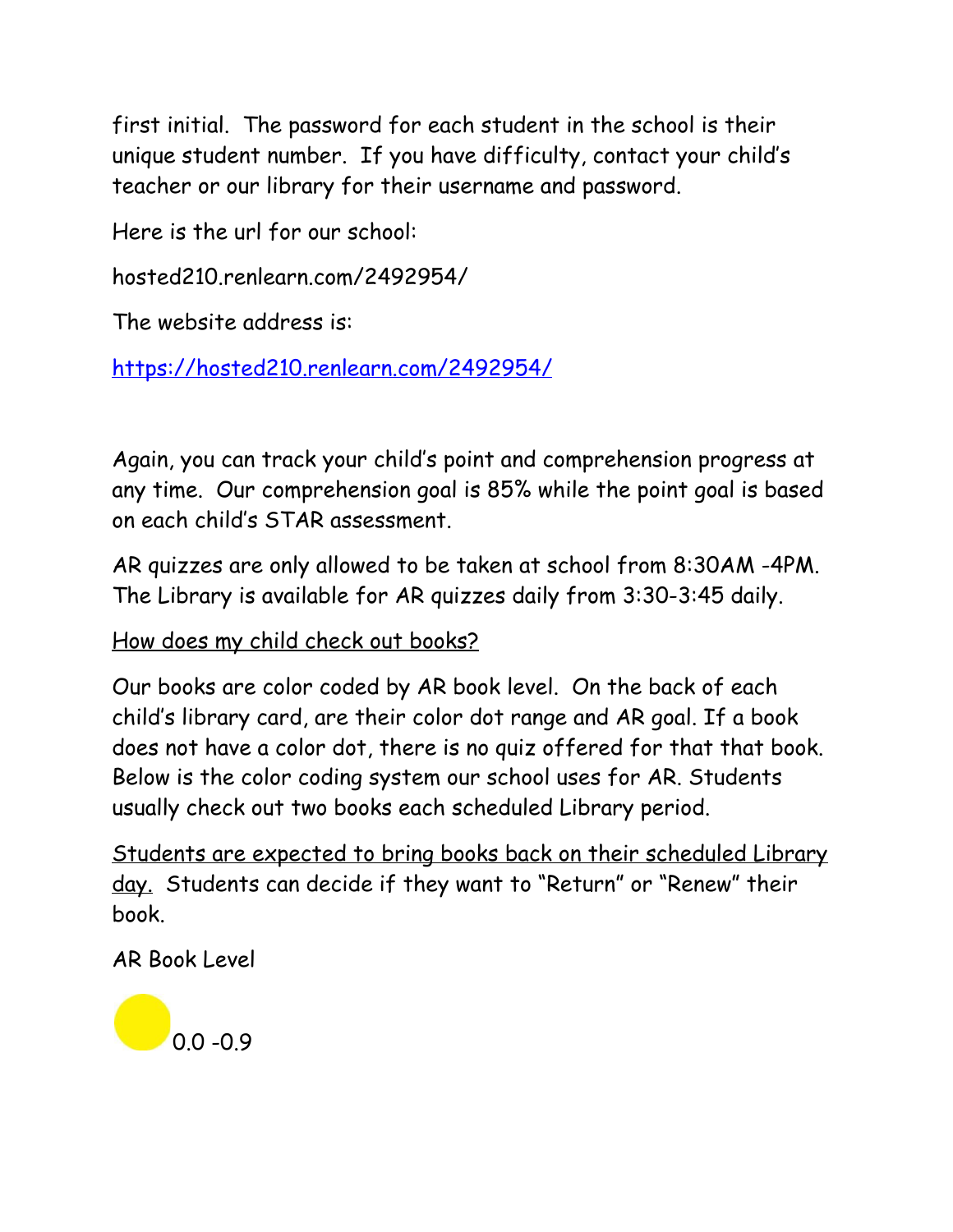

 (Example: A 2.2 level would mean "second grade, second month of the instructional year")

### Overdue/Lost Books

Books get lost and books get damaged! Overdue notices are sent out frequently to students and periodically through the mail. If a book is lost or damaged, please contact me via email [\(sdwarner@interact.ccsd.net\)](mailto:sdwarner@interact.ccsd.net) so we can work out any issues so that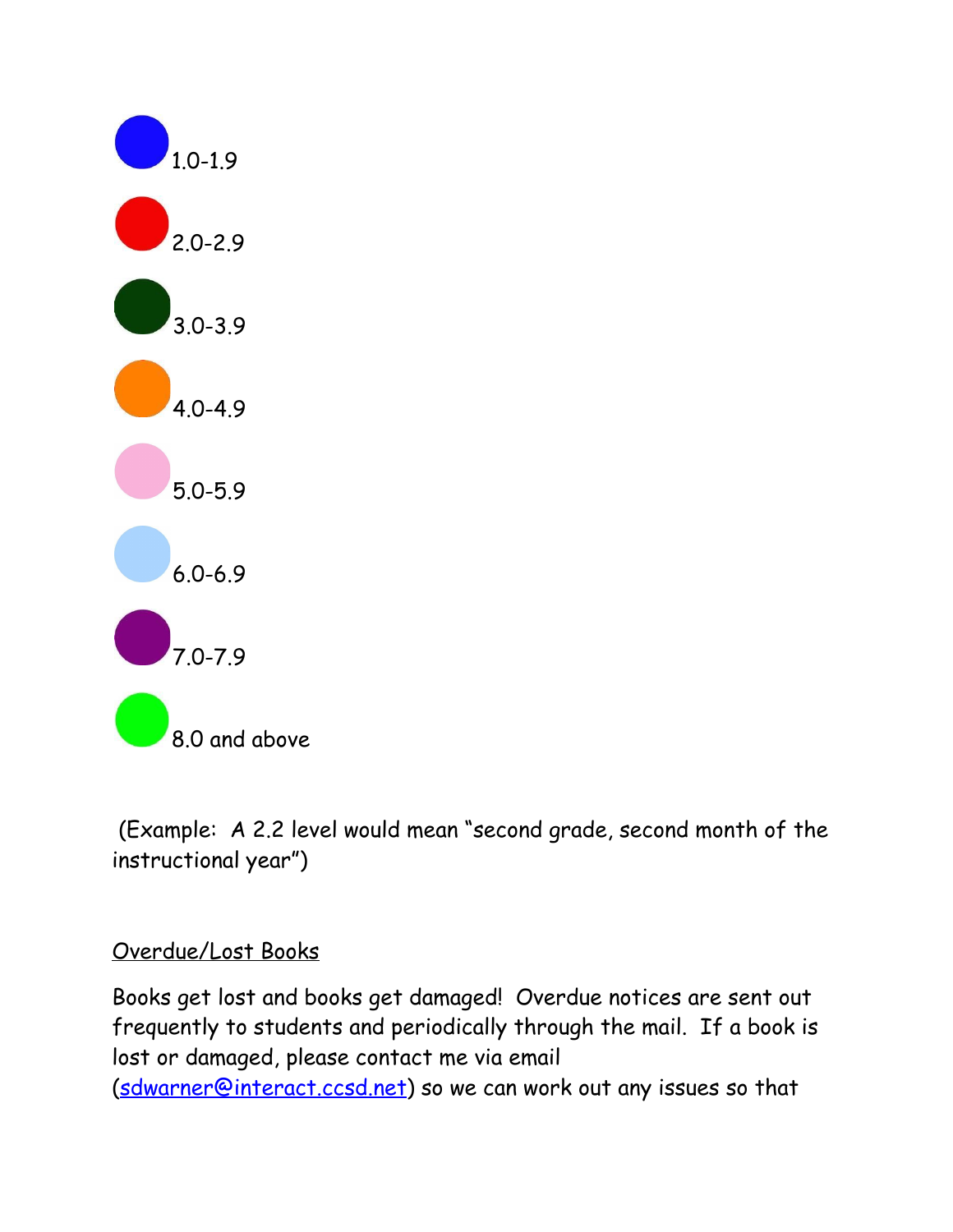your child can continue to check out books without disruption. If your child does not return books, their options for check out may become limited. If a book is "lost", take the time to find it. They almost always turn up in a few weeks. If you owe a book or payment to another school, we can mail the items to the other school.

# Library Grading

Students earn grades of E (Exceeds), S (Satisfactory) or N (Needs Improvement) in Library. Bring books back on time and participation in the lesson are components of the grade.

Does my child have to wait until his/her assigned Library time to return or check out books?

Not at all! Students sometimes forget books and at times are absent or they finish a great book rather quickly. In those cases we have "Open Library" time. Any student may come to the Library from 12:45-1:30 daily.

## How can I find out what books my child is checking out?

**gofollett.com** is your "one stop shop" for everything CCSD library!

You can see what books your child currently has checked out, see their check out history, search for a library book, get access to ALL CCSD library databases.

username: Student's CCSD Student Number

password: Student's legal first name

gofollett.com will allow you in ALL CCSD Library Services databases including: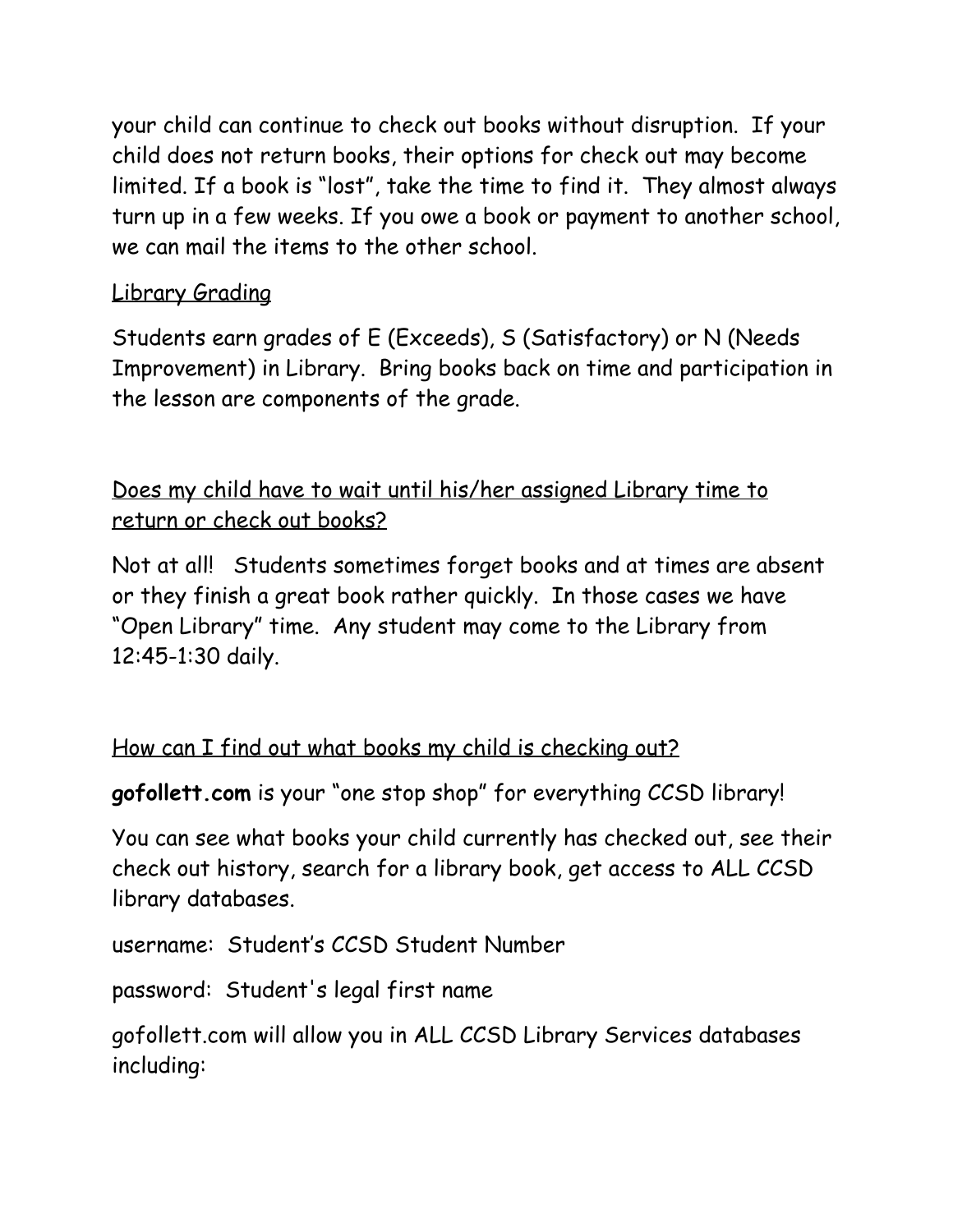### My Capstone Library

Website: mycapstonelibrary.com

Capstone books are interactive. Our library currently has 120 titles that are available digitally. Students can read the ebook or have the book read to them. Students are encouraged to take AR quizzes on these titles.

### World Book Encyclopedia

Website: worldbookonline.com

This is the electronic encyclopedia. Students are taught how to use the database throughout the year. This database is paid for through CCCSD and is available to all CCSD students.

### Bookmarks and Charms

We have started a new program where students can earn charms for reading an entire series.

### Pencil Machine in the Library

There is a pencil vending machine in the library that sells various pencils for 25¢. Inside the machine, I have a few "prize" pencils that allow a student to earn a free book if they receive that random prize pencil. Students can use the machine at "Open" library times or during their check out.

#### What are the Apple Core Bookmarks?

Apple Core bookmarks are provided by CCSD. They are used to document twenty hours of reading. If your child completes this bookmark, they will receive a prize from the O'Roarke Library.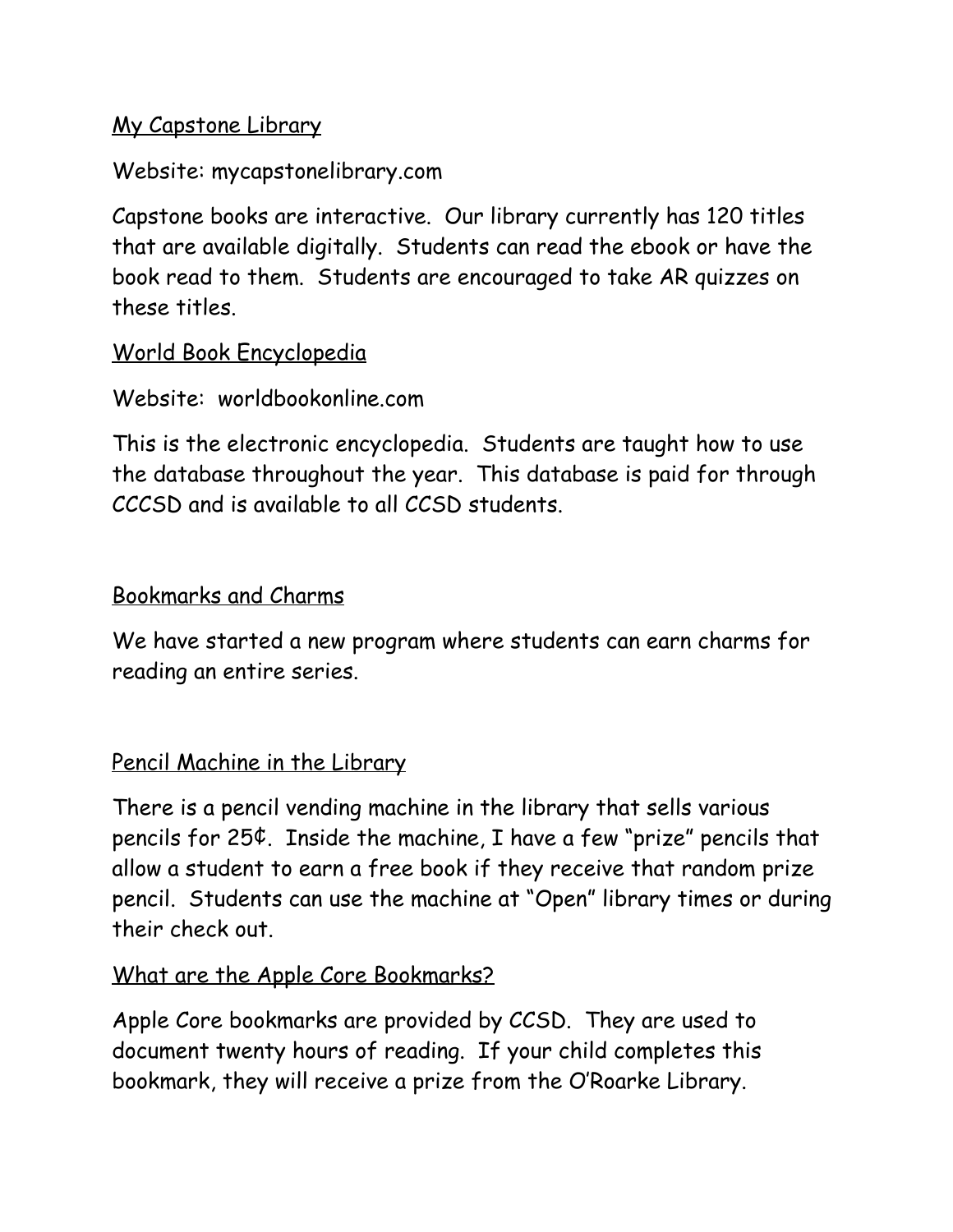Completed bookmarks would also be entered into a district wide raffle at end of the school year.

Book Fairs